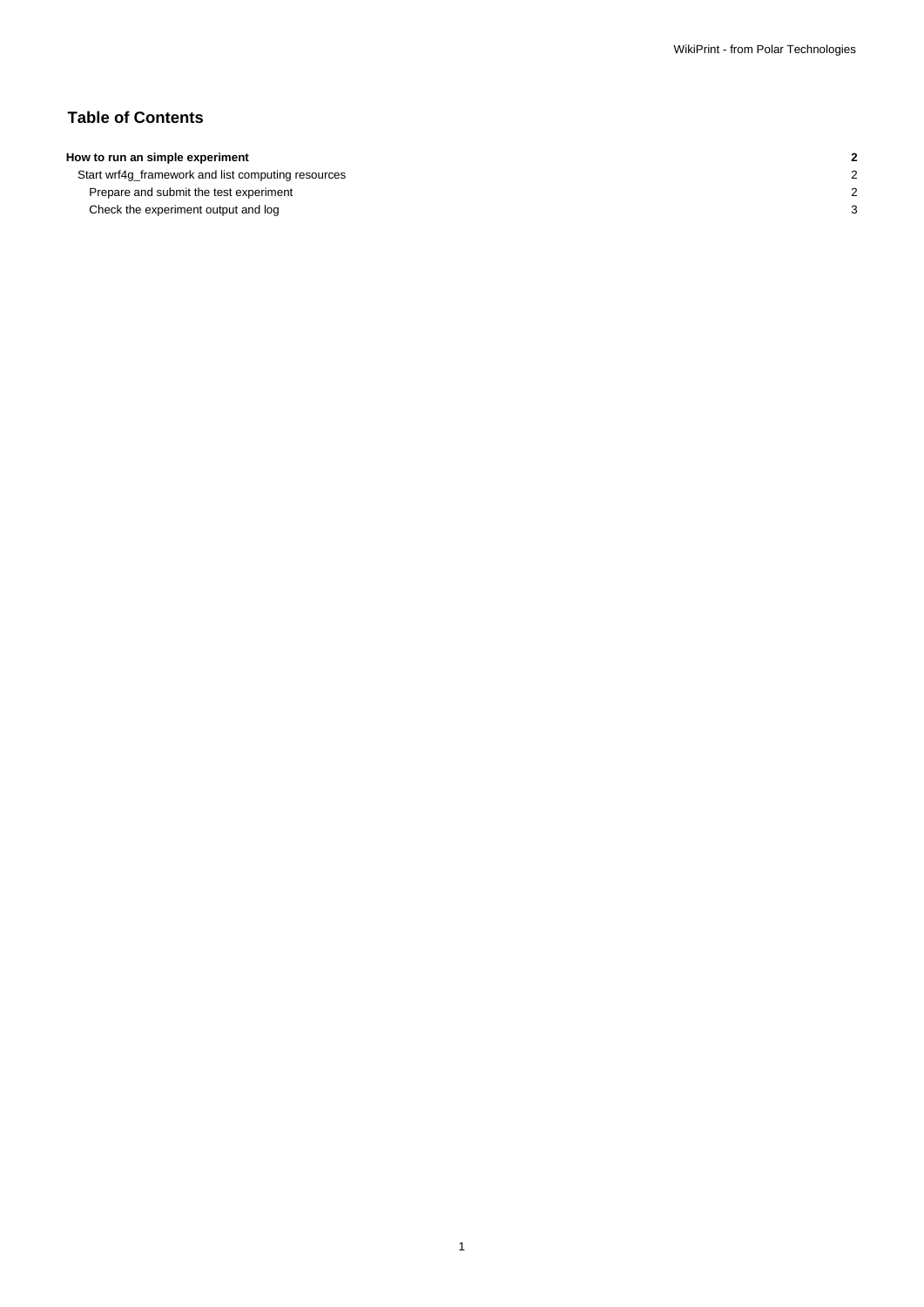## **How to run an simple experiment**

Before you start this tutorial make sure that WRF4G is correctly installed on your machine. To do so follow the [Installation instructions](https://meteo.unican.es/trac/wiki/WRF4GInstall)

### **Start wrf4g\_framework and list computing resources**

Firstly, check if [WRF4G framework](https://meteo.unican.es/trac/wiki/WRF4GFrameworkConfiguration) is running:

```
[user@localhost ~]$ wrf4g_framework status
DRM4G (GridWay) is NOT running
WRF4G_DB (MySQL) NOT running
```
if WRF4G framework is not running, you should execute:

```
[user@localhost ~]$ wrf4g_framework start
Starting DRM4G (GridWay) .... OK
Starting WRF4G_DB (MySQL) ... OK
```
By doing this, you will start the services that manage the CR and keep track of the experiments.

Note that if you do not start wrf4g\_framework, you won not be able to work with WRF4G.

By default, WRF4G framework is configured to use the computer where WRF4G has been installed. In order to list the CR available, run the following command:

```
[user@localhost ~]$ wrf4g_resources
HID PRIO OS ARCH NODES(U/F/T) LRMS HOSTNAME
0 1 GNU/Linux2.6.32 x86_64 0/1/1 FORK mycomputer
```
If you want to modify your CRs see [framework4g.conf](https://meteo.unican.es/trac/wiki/WRF4Gframework4g_conf#ComputingResources)

#### **Prepare and submit the test experiment**

Go to the directory where the experiment configuration files are located:

**[**user@localhost ~**]**\$ cd \$WRF4G\_LOCATION/experiments/single\_test

Edit [experiment.wrf4g](https://meteo.unican.es/trac/wiki/WRF4Gexperiment_wrf4g) and check its configuration. If you want to know more information about this experiment, you should see [resources.wrf4g](https://meteo.unican.es/trac/wiki/WRF4Gresources_wrf4g) as well.

Run [wrf4g\\_prepare](https://meteo.unican.es/trac/wiki/WRF4GCommandLineTools#wrf4g_prepare) to prepare the experiment:

```
[user@localhost ~]$ wrf4g_prepare
Preparing namelist...
WRFV3/run/namelist.input
WRF Check Warning: CAM radiation selected but paerlev/levsiz/cam_abs_dim1/cam_abs_dim2 was not set. Fixing...
WRF Check Warning: radt is shorter than dx (0.500000)
---> Single params run
---> Continuous run
       ---> cycle_chunks: test 2011-08-28_12:00:00 2011-08-30_00:00:00
              ---> chunks 1: test 2011-08-28_12:00:00 2011-08-29_00:00:00
               ---> chunks 2: test 2011-08-29_00:00:00 2011-08-29_12:00:00
               ---> chunks 3: test 2011-08-29_12:00:00 2011-08-30_00:00:00
```
Check the experiment status with [wrf4g\\_status.](https://meteo.unican.es/trac/wiki/WRF4GCommandLineTools#wrf4g_status) You will see that the experiment is in P (Prepared status).

**[**user@localhost ~**]**\$ wrf4g\_status Experiment P W R D F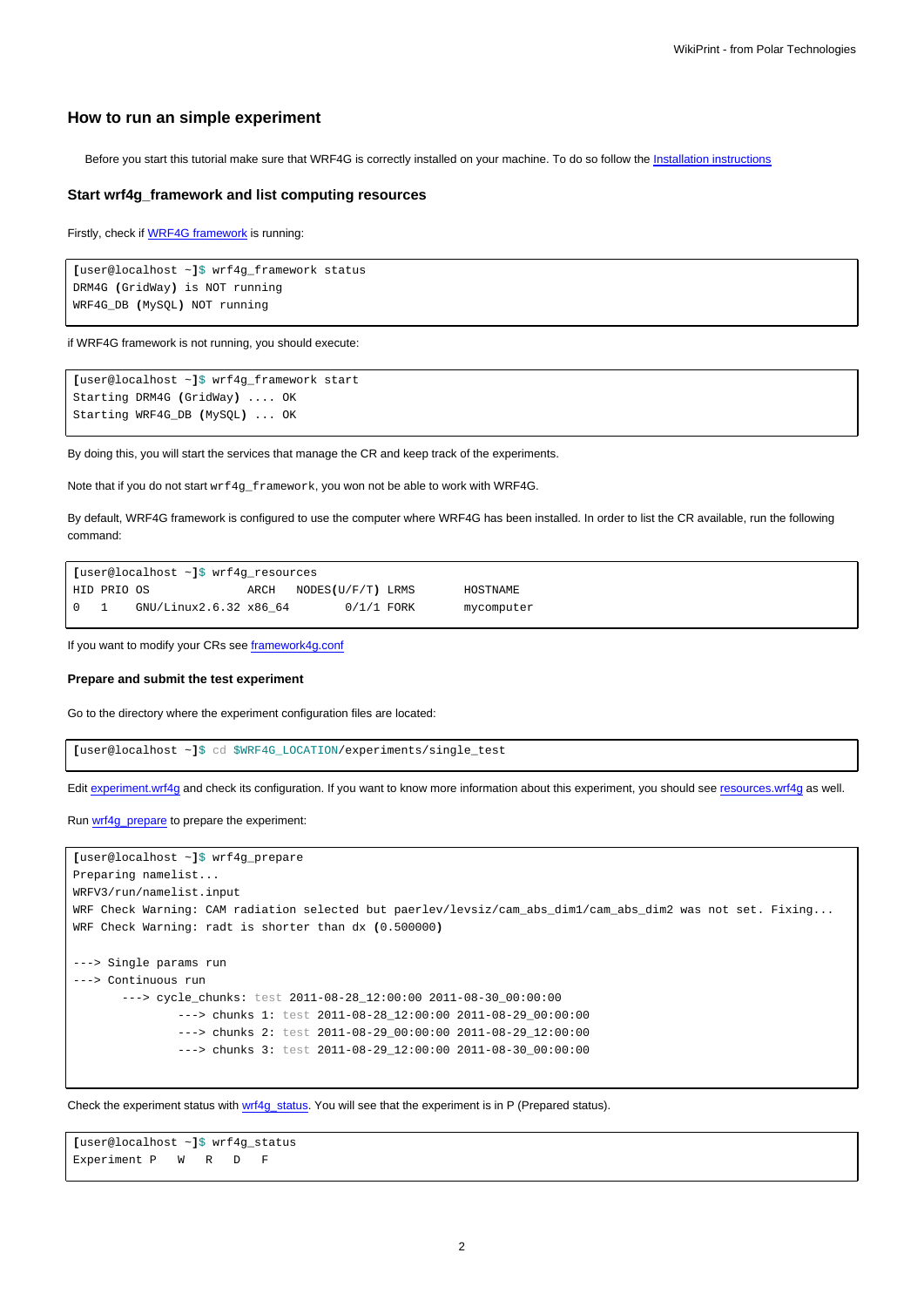| test                                           |  |  |                          | 1 0 0 0 0 |     |                      |    |          |          |
|------------------------------------------------|--|--|--------------------------|-----------|-----|----------------------|----|----------|----------|
| [user@localhost $\sim$ ]\$ wrf4g_status --long |  |  |                          |           |     |                      |    |          |          |
| Realization                                    |  |  | GW                       |           |     | Stat Chunks Comp.Res | WN | Run.Sta  | 昙<br>ext |
| test                                           |  |  | $\overline{\phantom{0}}$ | P         | 0/3 | -                    |    | Prepared | $-0.00$  |

Submit the experiment with [wrf4g\\_submit](https://meteo.unican.es/trac/wiki/WRF4GCommandLineTools#wrf4g_submit) and check the status for a minute. You will see how the status of the experiment change into: submitted, downloading input data, ungrib, metgrid, real and wrf.

```
[user@localhost ~]$ wrf4g_submit
Submitting realization: "test"
     Submitting Chunk 1: 2011-08-28_12:00:00 2011-08-29_00:00:00
     Submitting Chunk 2: 2011-08-29_00:00:00 2011-08-29_12:00:00
    Submitting Chunk 3: 2011-08-29_12:00:00 2011-08-30_00:00:00
[user@localhost ~]$ wrf4g_status
Experiment P W R D F
test 0 1 0 0 0
[user@localhost ~]$ wrf4g_status --long
Realization GW Stat Chunks Comp.Res WN Run.Sta ext %
test 0 W 1/3 - - Submitted - 0.00
[user@localhost ~]$ wrf4g_status --long
Realization GW Stat Chunks Comp.Res WN Run.Sta ext %
test 0 \tW 1/3 - localhost ungrib - 0.00
[user@localhost ~]$ wrf4g_status --long
Realization GW Stat Chunks Comp.Res WN Run.Sta ext %
test 0 W 1/3 - localhost metgrid - 0.00
[user@localhost ~]$ wrf4g_status --long
Realization GW Stat Chunks Comp.Res WN Run.Sta ext %
test 0 R 1/3 mycomputer localhost real - 0.00
[user@localhost ~]$ wrf4g_status --long
Realization GW Stat Chunks Comp.Res WN Run.Sta ext %
test 0 R 1/3 mycomputer localhost WRF - 0.00
[user@localhost ~]$ wrf4g_status --long
Realization GW Stat Chunks Comp.Res WN Run.Sta ext %
test 0 R 2/3 mycomputer localhost Submitted - 33.33
[user@localhost ~]$ wrf4g_status --long
Realization GW Stat Chunks Comp.Res WN Run.Sta ext %
test 0 R 3/3 mycomputer localhost Finished 0 100.00
```
The experiment has to finish with **ext** option **0** which means it has finalized correctly. If **ext** has a different code, you can look up more information about it in [WRF4G errors](https://meteo.unican.es/trac/wiki/WRF4GErrors)

#### **Check the experiment output and log**

The location where output and log files are stored is defined with the WRF4G\_BASEPATH variable in [resources.wrf4g.](https://meteo.unican.es/trac/wiki/WRF4Gresources_wrf4g) Check \$WRF4G\_LOCATION/etc/resources.wrf4g to find where \$WRF4G\_BASEPATH is pointing. You will see that it is pointing to \$WRF4G\_LOCATION/repository/output. Go to \$WRF4G\_LOCATION/repository/output/test/test and see the directory structure and the output files.